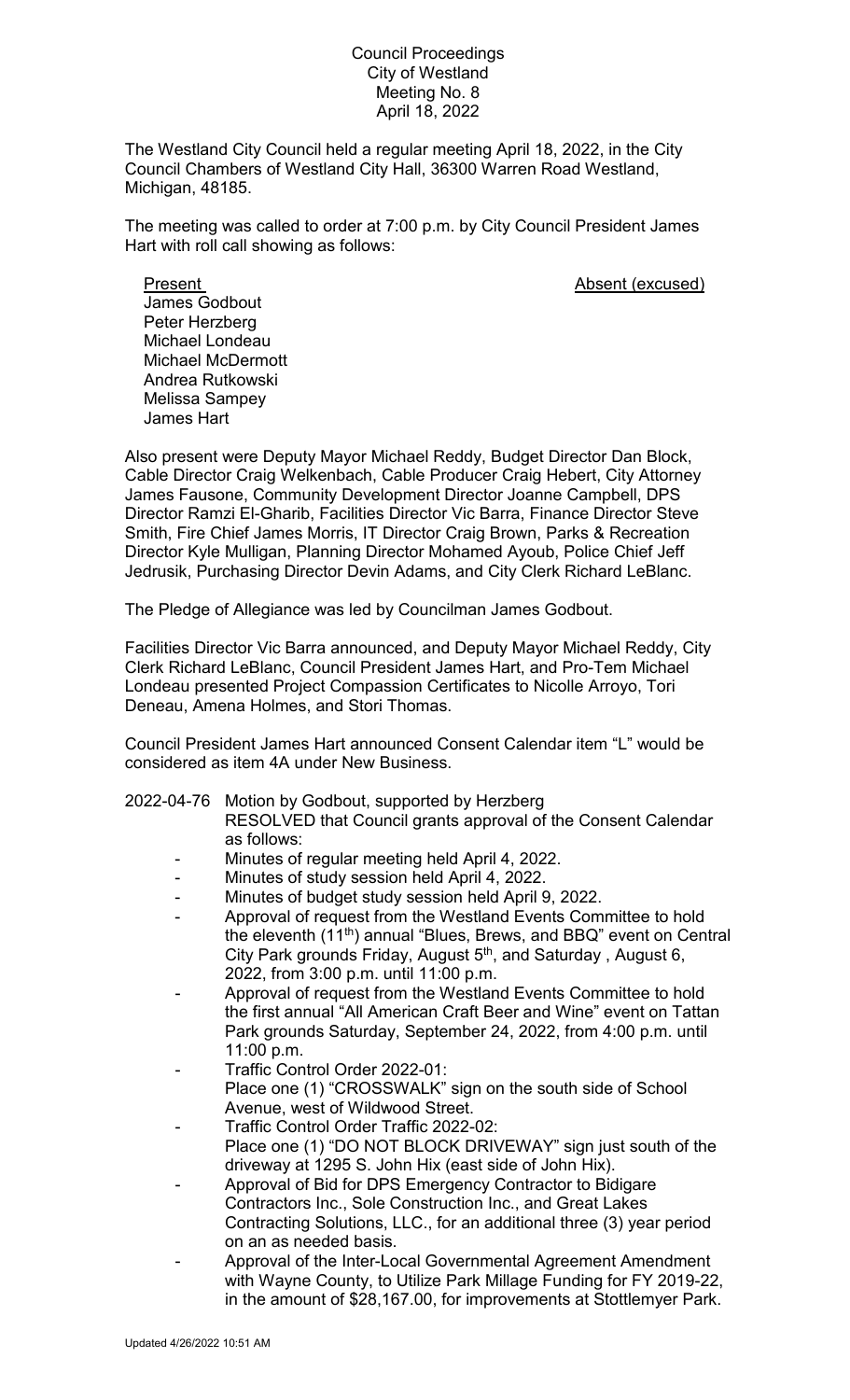- Introduction of Ordinance 191-B-12, an ordinance to amend Chapter 22, Article II, with adoption of Division 3, Section 22-53 to 22-63 of the Westland City Code to Incorporate Commercial Anti-Blight.
- Introduction of Ordinance 203-Q-2, an ordinance to adopt Chapter 102, Article V, Section 102.236 of the Westland City Code to Incorporate Post-Construction Stormwater Controls.
- Adoption of Prepared Resolution accepting Tommy's Car Wash's Long-Term Maintenance of Storm Water Management System and Corresponding Maintenance Agreement and, authorizes the Mayor and City Clerk to execute on behalf of the City.
- Approval of request from North Brother's Ford to waive the administrative fee for use of the Westland Farmer's Market on Saturday, May 21, 2022, to hold an event to help benefit Breast Cancer Research, treatment and education at Karmanos Institute. Unanimously carried.
- 2022-04-77 Motion by Londeau, supported by Herzberg RESOLVED that Council grants approval of the voucher list as follows: Checklist Activity: \$19,975,145.16. Unanimously carried.

A Public Hearing was held for the 2022-2023 Community Development Block Grant (CDBG) and HOME Annual Plan. There were no public comments.

2022-04-78 Motion by Herzberg, supported by Sampey To close the Public Hearing for the 2022-2023 Community Development Block Grant (CDBG) and HOME Annual Plan. Unanimously carried.

Councilmember Godbout placed the name of Daniel Murphy into nomination to serve as Commissioner to the Westland Zoning Board of Appeals to fill an unexpired term, term to expire June 21, 2024.

- 2022-04-79 Motion by Londeau, supported by Rutkowski RESOLVED that nominations be closed for Commissioner to the Westland Zoning Board of Appeals to fill an unexpired term, term to expire June 21, 2024. Unanimously carried.
- 2022-04-80 Motion by Godbout, supported by Rutkowski RESOLVED that Council appoints Daniel Murphy to serve as Commissioner to the Westland Zoning Board of Appeals to fill an unexpired term, term to expire June 21, 2024. Unanimously carried.
- 2022-04-81 Motion by Rutkowski, supported by Herzberg RESOLVED that Council concurs with Planning Commission and grants approval of Proposed Land Division, 1421 S. Venoy, east side of Venoy, south side of Parkwood, Westland Free Methodist and, further directs the City Attorney to draft the necessary land division resolution. PD #0996A Unanimously carried.
- 2022-04-82 Motion by Rutkowski, supported by Londeau To approve a Prepared Resolution authorizing expenditure of American Rescue Plan Act Funds on City of Westland equipment purchases and projects.
- 2022-04-83 Motion by Rutkowski, supported by Londeau To amend motion 2022-04-82 to include the following statement at the end of the Resolution: "Furthermore, the Affordable Housing and Senior Care expenditure is predicated on Presbytarian Village of Michigan receiving funding from the State of Michigan and the County of Wayne for the same City of Westland project." Unanimously carried.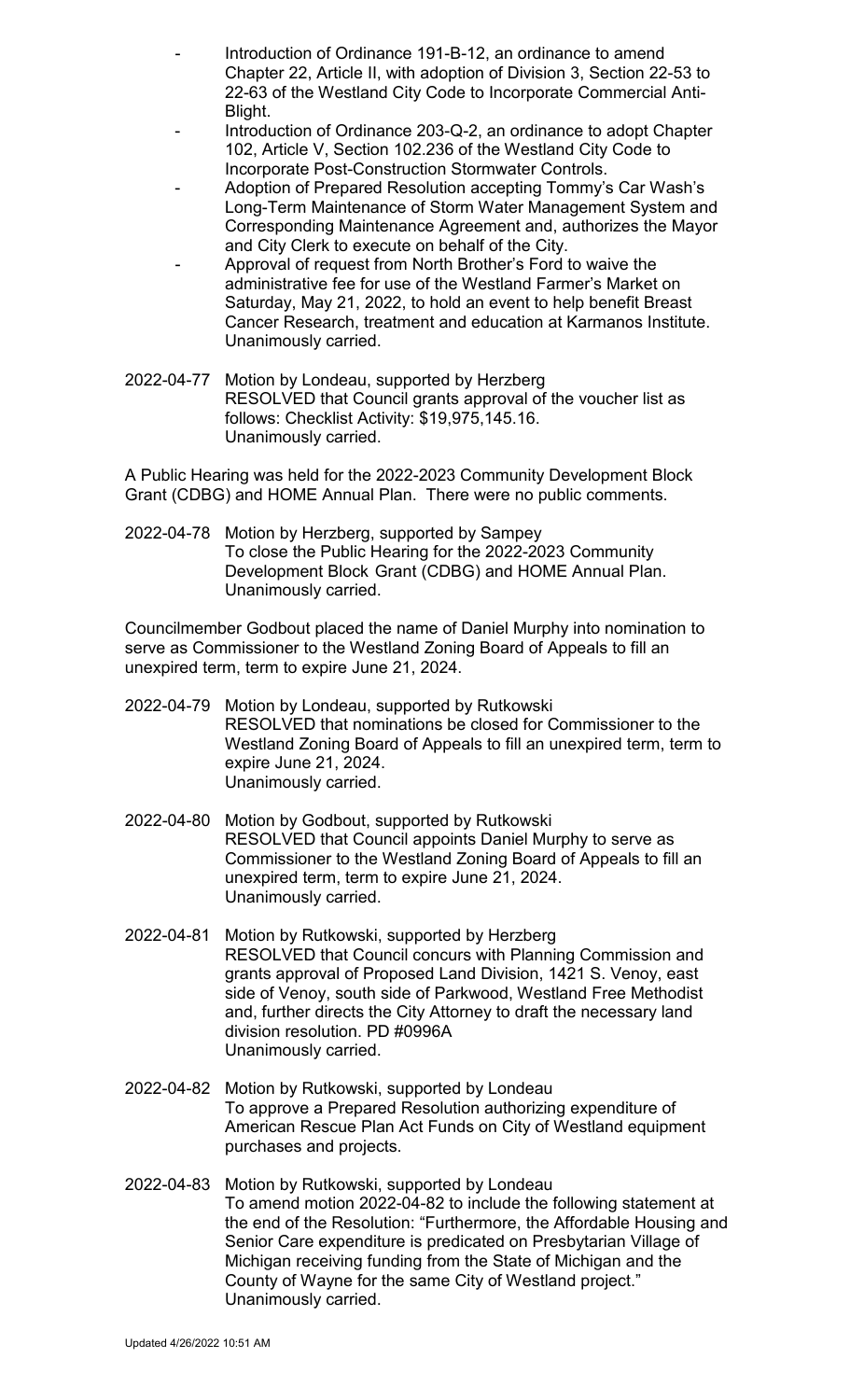Returning to Motion 2022-04-82

RESOLVED that Council approves a Prepared Resolution authorizing expenditure of American Rescue Plan Act Funds on City of Westland equipment purchases and projects. Unanimously carried.

- 2022-04-84 Motion by Sampey, supported by McDermott RESOLVED that Council concurs with Planning Commission and grants approval of Site Plan and Special Land Use for Proposed Marijuana Retailer, 8475 and 8455 N. Inkster Road, north of Ann Arbor Trail on the west side of Inkster, contingent upon Departmental requirements and recommendations and subject to the conditions described in the Planning Communication memo*.* PD #2256A Unanimously carried.
- 2022-04-85 Motion by Londeau, supported by Rutkowski RESOLVED that Council concurs with Planning Commission and grants approval of Site Plan for Proposed Ranch Homes, 32001 Cherry Hill, south side of Cherry Hill, west of Merriman Road. PD #1582C Unanimously carried.
- 2022-04-86 Motion by Rutkowski, supported by Sampey RESOLVED that Council concurs with Planning Commission and grants approval of Site Plan for Proposed Gas Station, Retail Store Addition, 35425 Ford Road, southwest corner of Ford Road and Wayne Road, Sunoco Gas Station. PD #1442A Unanimously carried.
- 2022-04-87 Motion by Londeau, supported by Rutkowski RESOLVED that Council concurs with Planning Commission and grants approval of Site Plan and Special Land Use for Proposed PACE Center, 360 S. Merriman Road, west side of Merriman Road, south of Cherry Hill, contingent upon Departmental requirements and recommendations. PD #1228F Unanimously carried.
- 2022-04-88 Motion by Londeau, supported by Sampey RESOLVED that Council concurs with Planning Commission and grants approval of Final Phase PUD Development Plan for an Attached Condominium Development, 33065 Ann Arbor Trail, south side of Ann Arbor Trail, east of Farmington. PD #2255A Roll Call Vote: Ayes: Godbout, Londeau, Rutkowski, Sampey, Hart Nays: Herzberg, McDermott<br>Abstain: None Abstain: Absent: None Motion carried.
- 2022-04-89 Motion by Godbout, supported by McDermott RESOLVED that Council concurs with Planning Commission and grants approval of Special Land Use for Proposed Daycare Facility, 35270 Nankin Blvd., north side of Nankin, west of Wayne Road. PD #1566B Unanimously carried.
- 2022-04-90 Motion by Godbout, supported by McDermott RESOLVED that Council grants adoption of Resolution to authorize a One-Day Liquor License to sell beer and wine at the Craft Beer Event to be held September 24, 2022. Unanimously carried.